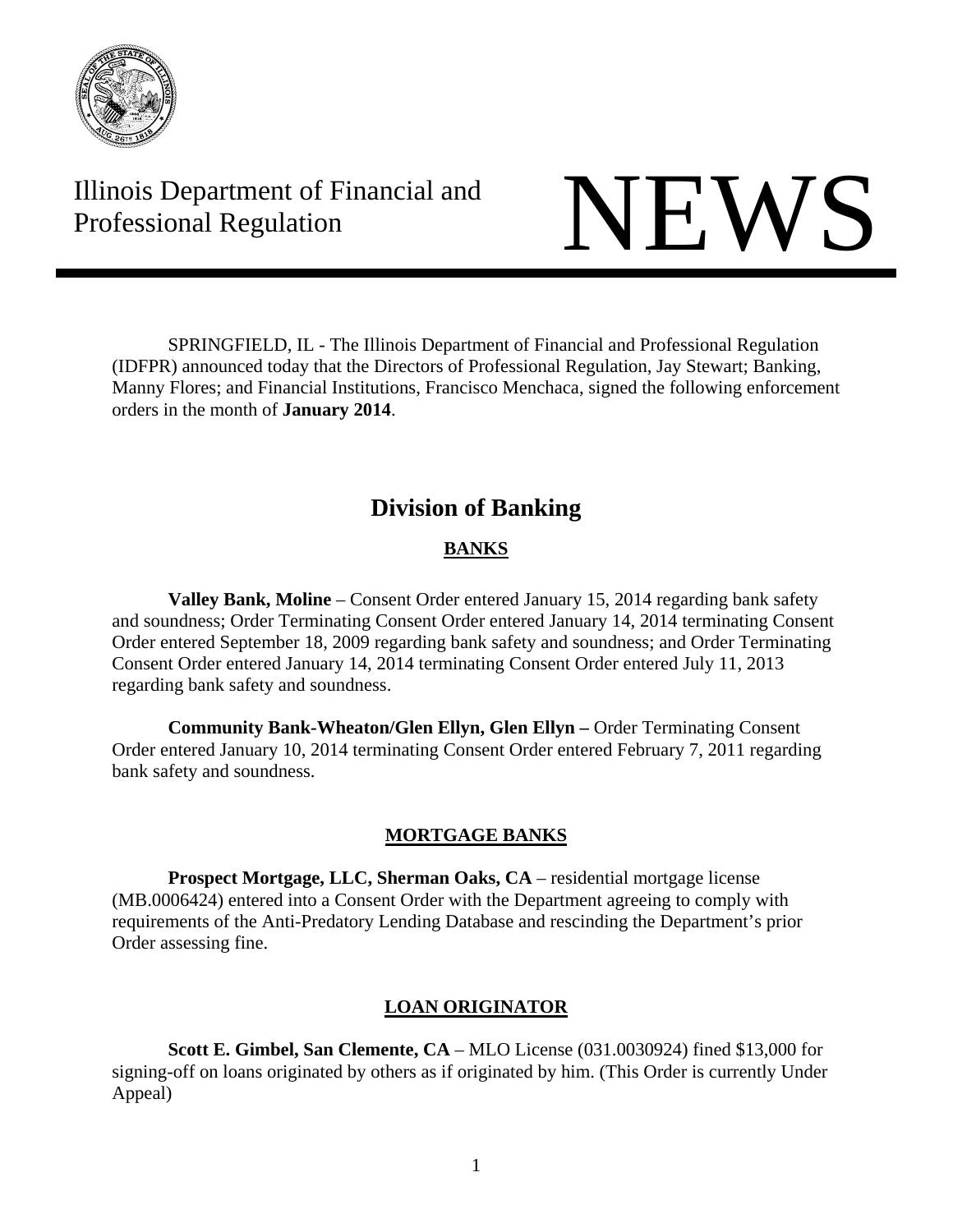**Hamid Hamadanchy, Irvine, CA –** MLO License (031.0028700) fined \$27,000 for signing-off on loans originated by others as if originated by him. (This Order is currently Under Appeal)

 **Christopher M. Paradis, Chicago** – MLO License (031.0028994) fined \$6,000 for entering loans into the APLD which were originated by an improperly licensed MLO. (This Order is currently Under Appeal)

 **Linda Sachs-Gimbel, Chicago –** MLO License (031.0033210) fined \$7,000 for originating loans with an inactive license. (This Order is currently Under Appeal)

 **Ariel Reyes, Chicago** – ordered to cease and desist for performing loan originator activities without a mortgage loan originator license and was fined \$1,000.

# **Financial Institutions**

*If a licensee has exercised its right to a hearing pursuant to statute, an order on this list may not be final.* 

# **CURRENCY EXCHANGE**

**Broadway & Irving Park Currency Exchange, Inc., 3959 N. Broadway, Chicago –**  currency exchange license (4013) fined \$4,000 for failure to maintain the statutorily required minimum net worth.

**New Dempster Landings Currency Exchange, Inc., 2606 E. Dempster, Park Ridge –** currency exchange license (4035) fined \$4,000 for failure to maintain the statutorily required minimum net worth.

**New Kankakee Currency Exchange, LLC, 180 E. Oak Street, Kankakee –** currency exchange license (4111) fined \$4,000 for failure to maintain the statutorily required minimum net worth.

**New Meadowview Currency Exchange, LLC, 34 Meadowview Shopping Center, Kankakee** – currency exchange license (4113) fined \$4,000 for failure to maintain the statutorily required minimum net worth.

# **CONSUMER CREDIT**

**Paynearme MT, Inc., Sunnyvale CA** – (unlicensed) ordered to cease & desist unlicensed money transmissions with Illinois consumers.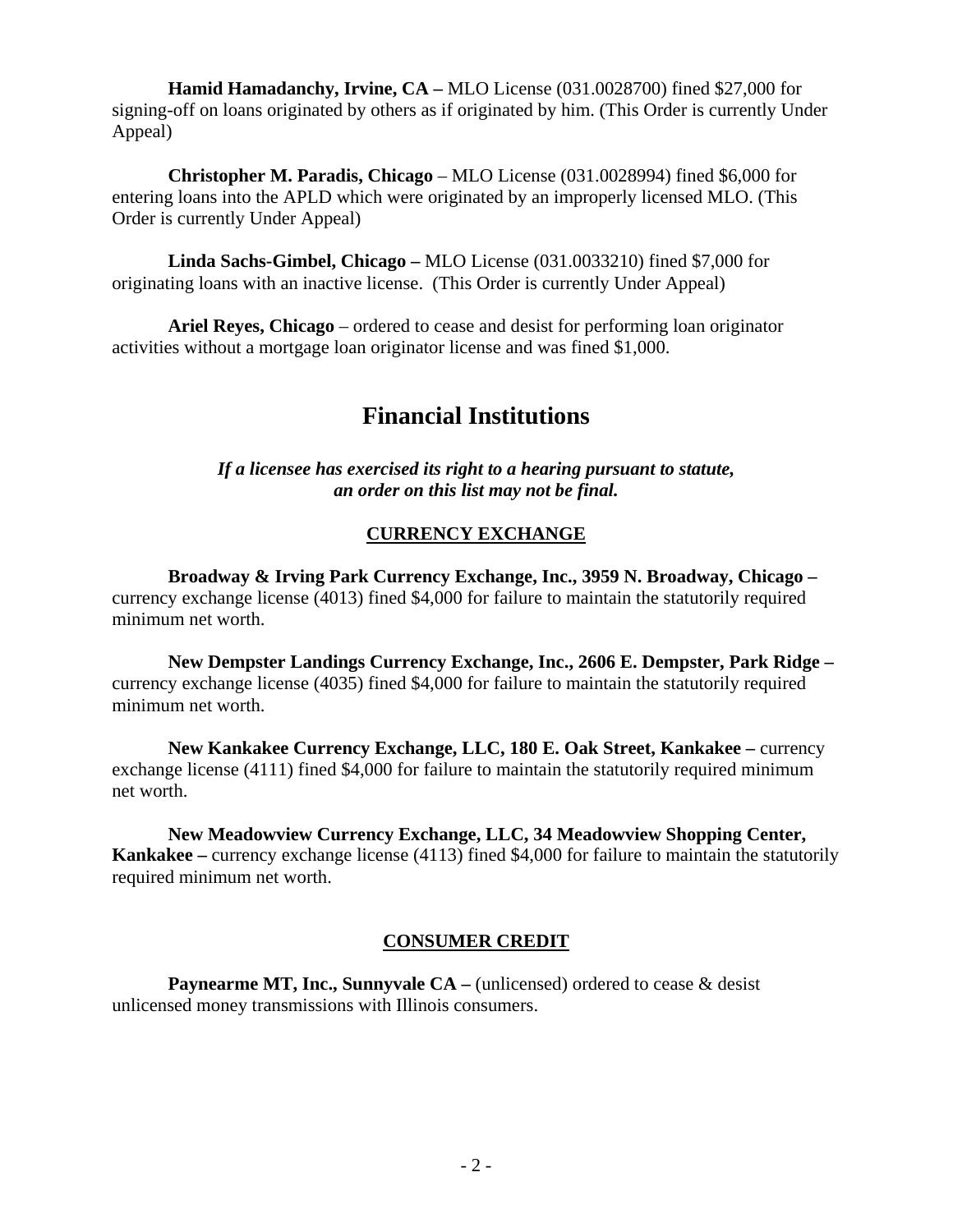# **Professional Regulation**

### **ACCOUNTANT**

**Terry Harper, Albion** – public accounting license (065-011645) reprimanded and fined \$2,500 after he received a discipline from the Illinois CPA Society.

#### **APPRAISER**

**William Houlihan, Ottawa** – certified general real estate appraiser license (553-001003) ordered to complete a 15 hour National USPAP Course for communicating an appraisal report that contained errors and omissions thereby causing the report to be misleading.

**Joe Hamzeloo, Mt. Prospect** – certified residential real estate appraiser license (556- 000921) indefinitely suspended and fined \$1,500 for communicating multiple appraisal reports which contained errors and omissions thereby causing reports to be misleading.

**Dimitri Samano, Skokie** – certified residential real estate appraiser license (556-003570) revoked and fined \$1,000 for his failure to meet the continuing education requirements for the 2011 renewal period.

**Kevin Walsh, Chicago** – certified residential real estate appraiser license (556-002195) revoked and fined \$1,000 for his failure to comply with a request from the Department for certain documents.

#### **ARCHITECTS, LAND SURVEYORS, PROFESSIONAL ENGINEERS AND STRUCTURAL ENGINEERS**

**Donald Butzen, Chicago** – (unlicensed) and **KD Engineering and Associates, Chicago** – (unlicensed) both ordered to cease and desist advertising or holding out as a Professional Engineering Design Firm by subtracting "Engineer" from name of Company.

**Matthew Kustusch, Kenilworth** – (unlicensed) ordered to cease and desist unlicensed practice of architecture.

**Kendall White, Johnston, IA** – (unlicensed) ordered to cease and desist unlicensed practice of structural engineering.

#### **AUCTIONEER**

**Donald Kolowski, Peru** – auctioneer license (440-000320) fined \$250 for failing to have a written auction agreement.

**Tracy Harl, Hastings, NE** – auctioneer license (441-000953) fined \$500 for conducting an auction while his license was expired.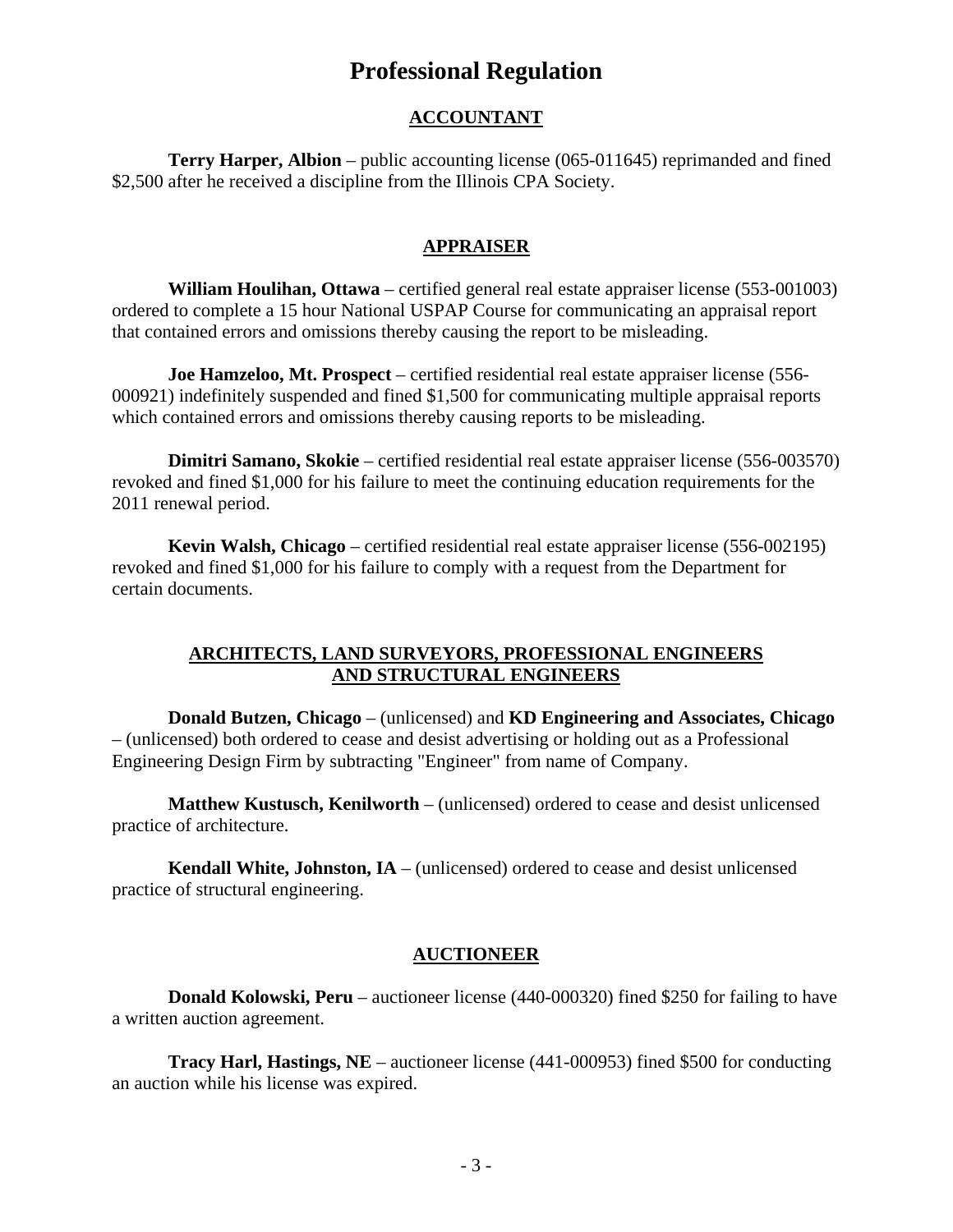# **BARBER, COSMETOLOGY, ESTHETICS AND NAIL TECHNOLOGY**

**Michael Applebee, Chicago** – barber license (006-064576) issued with reprimand based on unprofessional conduct.

**Joshua Jackson, Chicago** – barber license (006-062047) suspended for being more than 30 days delinquent in the payment of child support.

**Kenneth Williams, South Holland** - barber teacher license (007-000472) placed in refuse to renew status for being more than 30 days delinquent in the payment of child support.

**Andrea Abbinanti, Park Ridge** – cosmetologist license (011-260034) reprimanded and must complete course within 90 days and fined \$290 for failure to complete the continuing education requirements for renewal.

**Toni Apostle, Glen Ellyn** – cosmetologist license (011-154316) placed in refuse to renew status after practiced on a non renewed license and for unprofessional conduct.

**Carolina Bartlett, South Beloit** – cosmetologist license (011-222425) placed in refuse to renew status and fined \$290 for failure to complete the continuing education requirements for renewal.

**Kylie Brda, Los Angeles, CA** – cosmetologist license (011-281274) reprimanded and must complete course within 90 days and fined \$290 for failure to complete the continuing education requirements for renewal.

**Heather Donner, Hanover Park** – cosmetologist license (011-251981) reprimanded and must complete course within 90 days and fined \$290 for failure to complete the continuing education requirements for renewal.

**Sarah Hatton, Bridgeview** – cosmetologist license (011-275464) reprimanded and must complete course within 90 days and fined \$290 for failure to complete the continuing education requirements for renewal.

**William Johnson, Chicago** – cosmetologist license (011-188298) reprimanded with condition to petition to restore, including a fine, after practiced as a barber on a suspended license and for unprofessional conduct.

**Karen Johnson-Gastman, Freeport** – cosmetologist license (011-219278) reprimanded and must complete course within 90 days and fined \$210 for failure to complete the continuing education requirements for renewal.

**Sabrina Kampmeier, Machesney Park** – cosmetologist license (011-261503) suspended for being more than 30 days delinquent in the payment of child support.

**Jessica Logsdon, Saint Elmo** – cosmetologist license (011-290177) automatically, indefinitely suspended based on a violation of probation.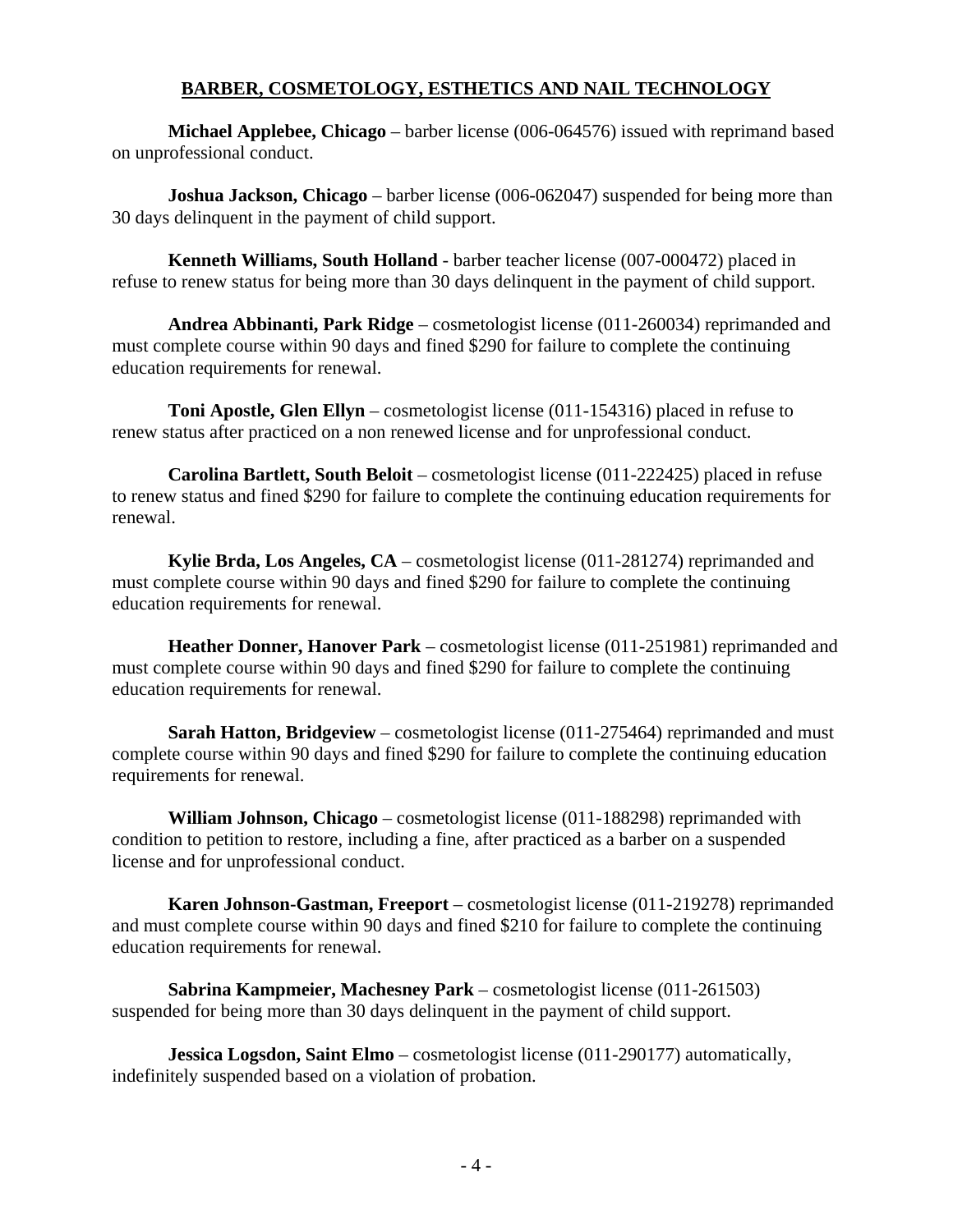**Casey Mowery, Marion** – cosmetologist license (011-269188) placed in refuse to renew status and fined \$290 for failure to complete the continuing education requirements for renewal.

**Margaret Naatz, Tinley Park** – cosmetologist license (011-281098) reprimanded and must complete course within 90 days and fined \$290 for failure to complete the continuing education requirements for renewal.

**Julie Pacelli, Orland Park** – cosmetologist license (011-270603) reprimanded and must complete course within 90 days and fined \$290 for failure to complete the continuing education requirements for renewal.

**Marcelle Rey, Chicago** – cosmetologist license (011-193372) suspended for being more than 30 days delinquent in the payment of child support.

**Jennifer Rice, Palatine** – cosmetologist license (011-285593) reprimanded and must complete course within 90 days and fined \$200 for failure to complete the continuing education requirements for renewal.

**Maria Rodriguez, Cicero** – cosmetologist license (011-269030) restored to probation after defaulted on an Illinois educational loan and has now entered into a repayment agreement.

**Karina Spence, Evanston** – cosmetologist license (011-268363) reprimanded with coursework and fined \$290 for failure to complete the continuing education requirement for renewal.

**Kenneth Williams, South Holland** – cosmetology teacher license (012-006114) placed in refuse to renew status for being more than 30 days delinquent in the payment of child support.

**Tuong Ho, Chicago** – nail technician license (169-001932) and **Magic Nails, Chicago** – salon/shop license (189-014082) both placed on probation for one year due to operating the salon before licensure and in an unsanitary manner.

**Maria Huynh, Decatur** – nail technician license (169-011450) and **Maria's Nail Boutique, Decatur** – salon/shop license (189-011915) both restored to probation for one year effective upon payment of fees and filing of forms and within 60 days.

**Fashion Nails & Spa, Chicago** – salon license (189-014864) reprimanded and fined \$500 for allowing a nail technician to exceed the scope of licensure.

 **Indulge Day Spa, Galena** – salon license (189-009207) reprimanded and fined \$500 based on aiding and assisting the unlicensed practice of cosmetology.

 **Kim Pro Nails, Normal** – salon license (189-012496) placed on probation for one year and fined \$1,000 based on unsanitary conditions and aiding and abetting the unlicensed practice of nail technology.

 **Nail Bar Evanston Ltd., Evanston** – salon license (189-010044) reprimanded and fined \$1,000 based on aiding and assisting the unlicensed practice of esthetics or cosmetology, as well as for unprofessional conduct.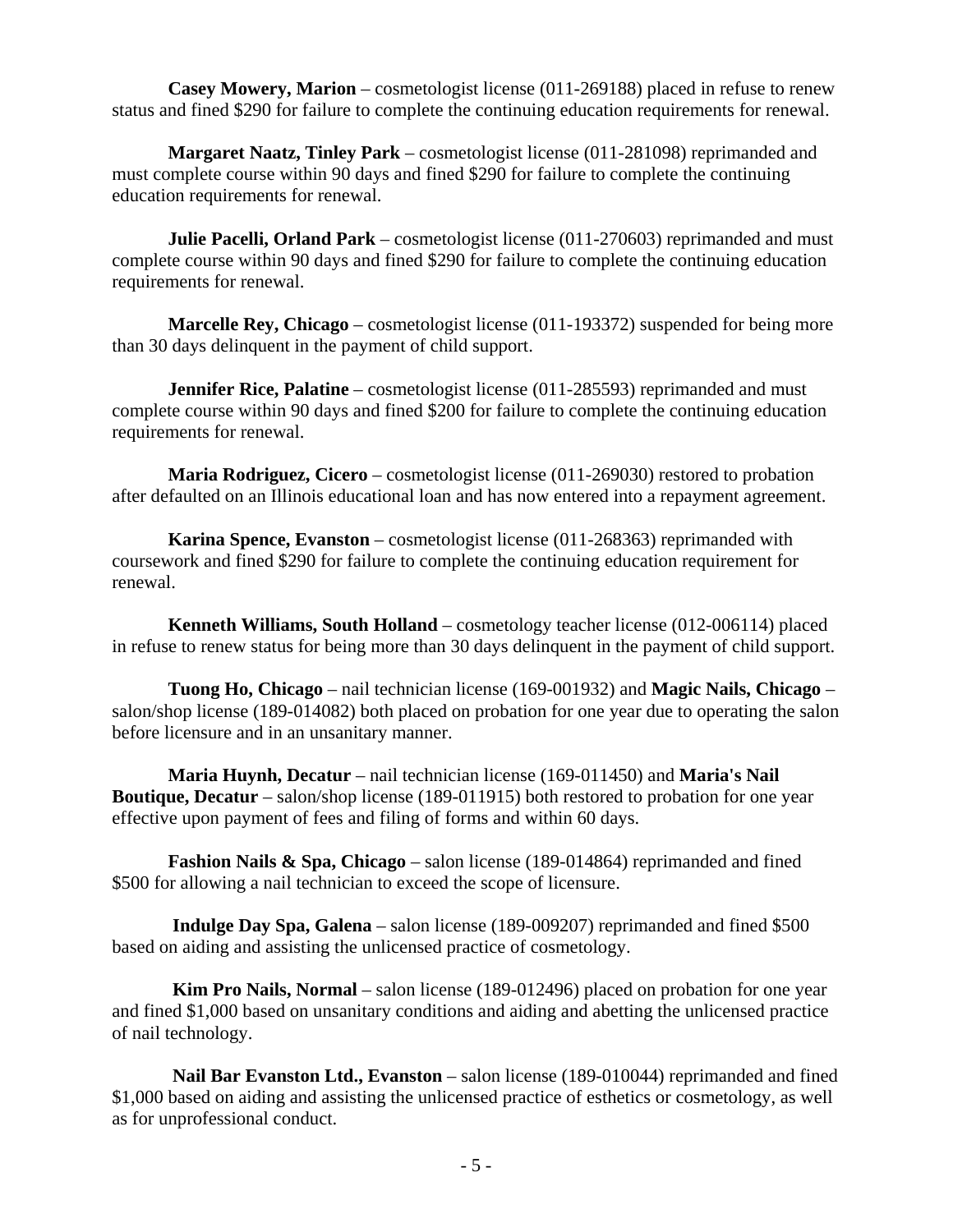**Sharon Pannel, Chicago** – (unlicensed) ordered to cease and desist the unlicensed practice of cosmetology or barbering.

**Tigrillo's Barber Shop, Chicago** – (unlicensed) ordered to cease and desist the unlicensed operating of a salon/shop.

# **DENTAL**

**Allen Knox, Chicago** – dental license (019-019533) revoked and fined \$12,000 due to respondent documenting that he provided fillings and crowns that he did not actually perform.

**Hicham Riba, Summit, NJ** – dental license (019-024373) previous probation extended for a minimum of two more years and pediatric specialty license shall remain indefinitely suspended.

#### **DETECTIVE, ALARM, SECURITY, FINGERPRINT VENDOR AND LOCKSMITH**

**William Henry, Champions Gate, FL** – licensed private alarm contractor license (124- 001401) restored to probation for two years and fined \$500 after he failed to pay a fine pursuant to a previous consent order - effective upon payment of fees and filing of forms.

**Mary Kaye Bailey, Chicago** – permanent employee registration card (129-264506) suspended for being more than 30 days delinquent in the payment of child support.

**George Ballah, Palos Hills** – permanent employee registration card (129-360277) suspended for being more than 30 days delinquent in the payment of child support.

**Dashonne Creamer, Chicago** – permanent employee registration card (129-238187) revoked due to a conviction of false personation with a deadly weapon and unprofessional conduct and failure to report the arrests and conviction.

**Marcus Crump, Kenilworth** – permanent employee registration card (129-373453) ordered to cease and desist unlicensed practice of architecture.

**Anthony Davis, Chicago** – permanent employee registration card (129-373218) issued and placed on probation for two years due to conviction for retail theft in 2003.

**Jasper Johnson, Chicago** – permanent employee registration card (129-373226) issued and placed on probation for one year due to criminal conviction.

**Mary Mitchell, Chicago** – permanent employee registration card (129-285923) revoked due to felony conviction of aggravated unlawful use of weapon and failure to report arrest and conviction.

**Donald Parenteau, Downers Grove** – permanent employee registration card (129- 273950) termination ended and restored with reprimand due to failure to report arrest and conviction and prior arrest in 2006.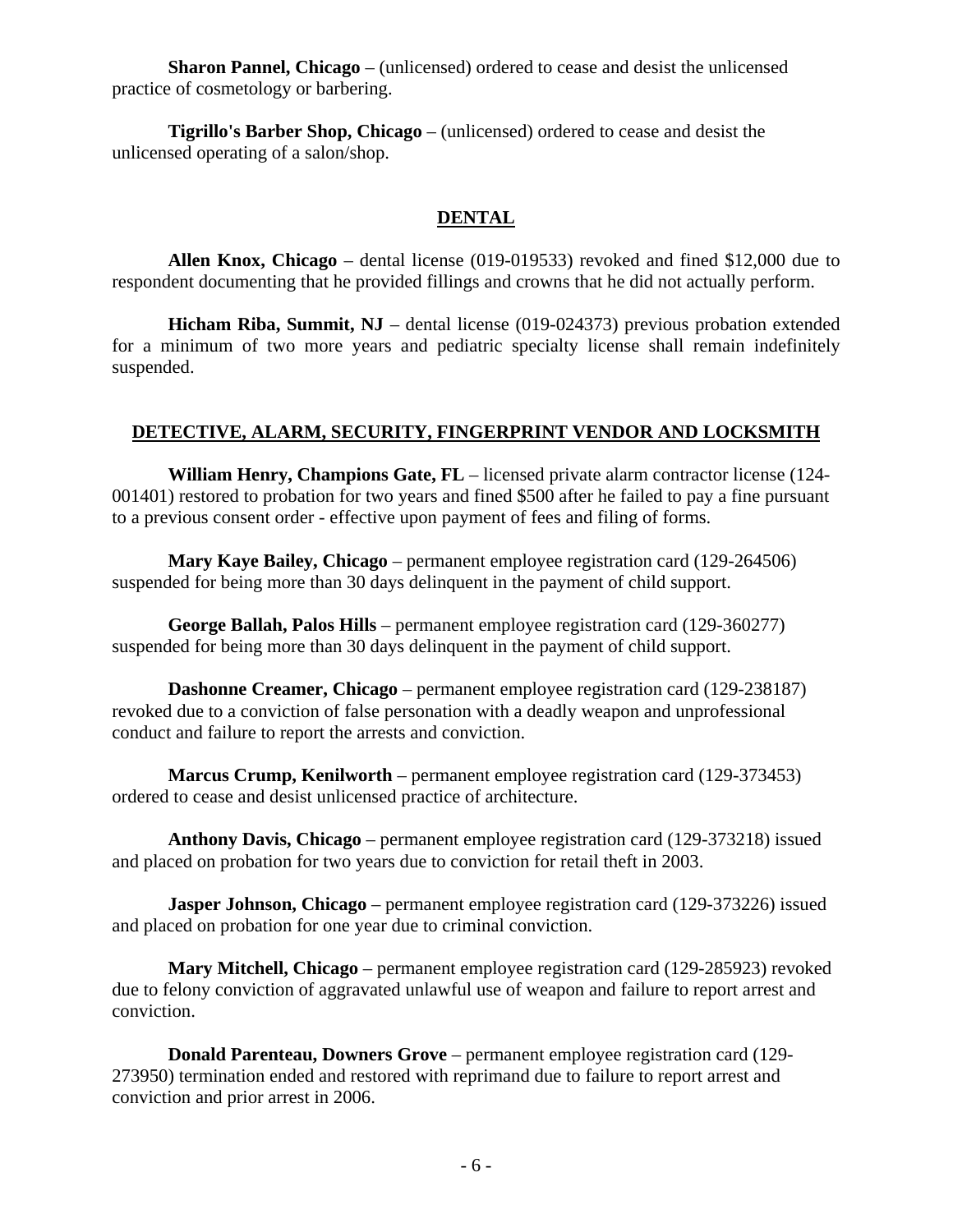#### **FUNERAL DIRECTORS & EMBALMERS**

**Michael Leavy, Maywood** – funeral director and embalmer license (034-015336) automatically and indefinitely suspended based on violation of probation.

#### **MASSAGE THERAPY**

**Glenn Heminover, Champaign** – (unlicensed) assessed a \$1,800 civil penalty for practicing massage therapy without a license.

#### **MEDICAL**

**Waqas Ali, Peoria** – physician and surgeon license (036-118103) and controlled substance license (336-079196) temporarily suspended after he was terminated from his employment for testing positive for controlled substances and being indicted for writing multiple Controlled Substance prescriptions in the names of fictitious patients.

**Victor Baum, Los Angeles, CA** – physician and surgeon license (036-064904) placed in refuse to renew status after being disciplined by the state of Virginia following allegations of unprofessional conduct.

**Charles Dehaan, Rockford** – physician and surgeon license (036-064615) and controlled substance license (336-029000) temporarily suspended for sexually inappropriate conduct with multiple patients of his practice as well as authorizing controlled substances for individual without establishing physician-patient relationship.

**Michael Durr, Davenport, IA** – physician and surgeon license (036-070376) placed in refuse to renew status after being disciplined by the state of Maine.

**Charles Gott, Bowling Green, KY** – physician and surgeon license (036-066742) placed in refuse to renew status after being disciplined by the state of Kentucky.

**Steven Harris, Redwood City, CA** – physician and surgeon license (036-100549) placed in refuse to renew status after being disciplined by the state of California.

**Marta Herda, Indian Head Park** – physician and surgeon license (036-042472) voluntarily permanently surrendered within 30 days after she surrendered her DEA Registration for cause.

**George Knight, St. Petersburg, FL** – physician and surgeon license (036-117413) reprimanded after being disciplined by the state of Colorado.

**Gregory Lee, Georgetown, IN** – physician and surgeon license (036-112624) placed in refuse to renew status after being disciplined by the state of Kentucky.

**Thomas Levrault, O'Fallon** – physician and surgeon license (036-095488) indefinitely suspended due to his failure to submit to a mental and/or physician examination and/or evaluation as ordered by the Medical Disciplinary Board.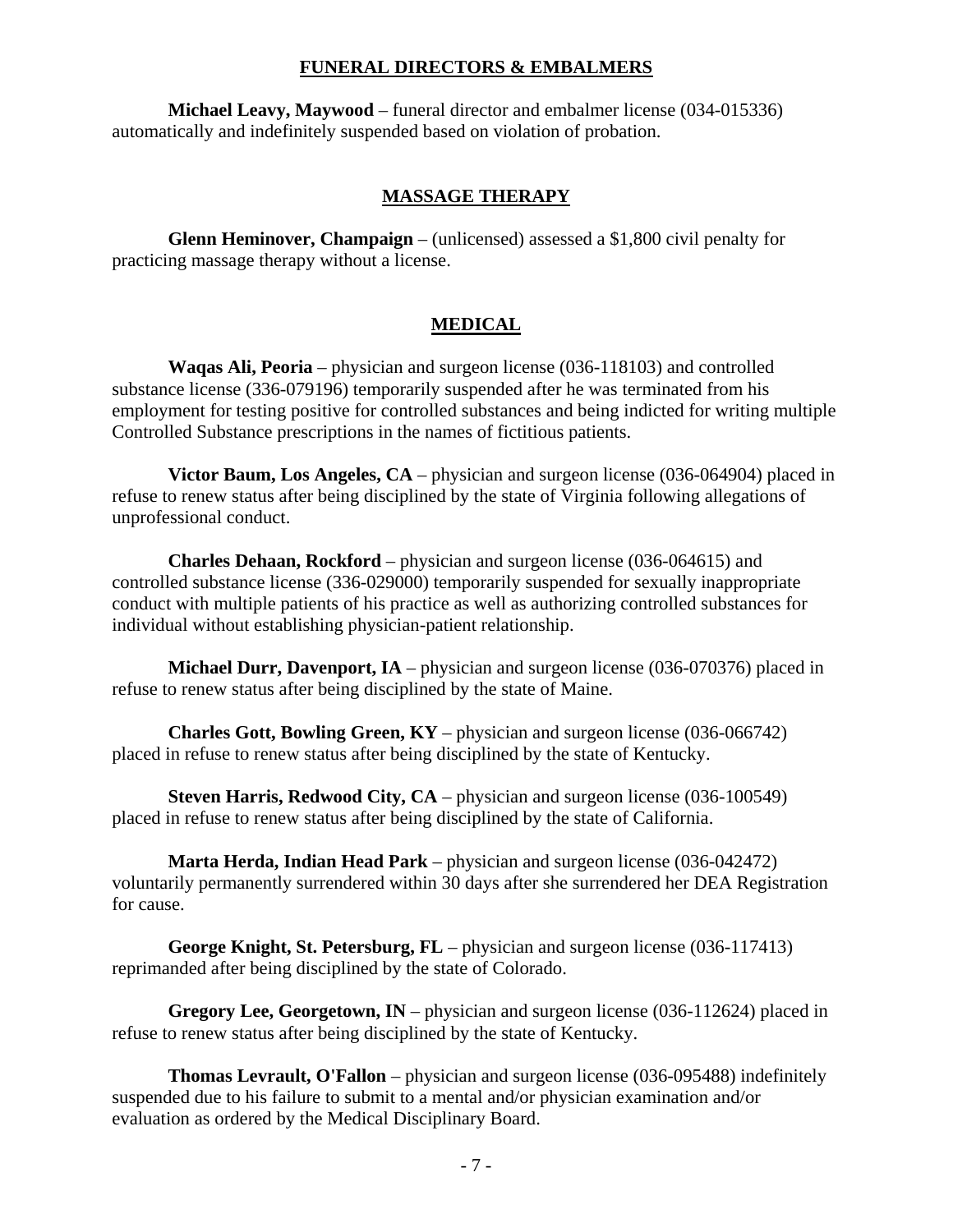**Enrique Lujan, Seminole, FL** – physician and surgeon license (036-074272) placed in refuse to renew status after being disciplined by the state of Florida.

**David Marcowitz, Chariton, IA** – physician and surgeon license (036-08277) and controlled substance license (336-045043) suspended for 30 days and thereafter placed on permanent inactive status and fined \$3,000 for prescribing controlled substances to patients in his Illinois practice as well as failing to produce medical records pursuant to the Department's subpoena when requested.

**Mark Murfin, Centralia** – physician and surgeon license (036-077017) reprimanded with coursework due within 12 months and fined \$30,000 after he was involved in an altercation with a registered nurse.

**Joseph Neubauer, Geneva** – physician and surgeon license (036-071144) placed on indefinite probation for a minimum of five years for alcohol and controlled substance abuse.

**Jae Park, Hermiston, OR** – physician and surgeon license (036-064559) placed in refuse to renew status after being disciplined by the state of Oregon.

**Bashir Sheikh, Burr Ridge** – physician and surgeon license (036-123727) temporarily suspended after he was indefinitely suspended by the state of Wisconsin for unprofessional conduct in his care of three patients, and for misrepresenting his disciplinary history in applying for Illinois licensure.

**George Shepard, Lawrenceville, NJ** – physician and surgeon license (036-049928) placed in refuse to renew status after being disciplined by the states of Maryland and Delaware.

**Carol Stull, Portland, OR** – physician and surgeon license (036-079732) placed on indefinite probation after being disciplined by the state of Colorado.

**Neil Sussman, Chicago** – physician and surgeon license (036-067198) temporarily suspended for unprofessional and immoral conduct, to wit: Respondent admitted to possessing child pornography and was charged with two felony count of possession of child pornography.

**William Sybesma, Moline** – physician and surgeon license (036-124761) reprimanded after being reprimanded by the Wisconsin Medical Examining Board for a breach of the standard of care in performing an endoscopic sinus surgery.

**David Vogel, Bradley Beach, NJ** – physician and surgeon license (036-081025) placed in refuse to renew status after being disciplined by the US Department of Health and Human Services Office of Inspector General.

**Clemente Zulueta, Jackson, KY** – physician and surgeon license (036-096943) restored to indefinite probation after being disciplined by the state of Colorado.

**Chad Wasson, Rapid River, MI** – chiropractic license (038-008808) placed in refuse to renew status for failing to furnish the Department with information as requested by the Medical Coordinator.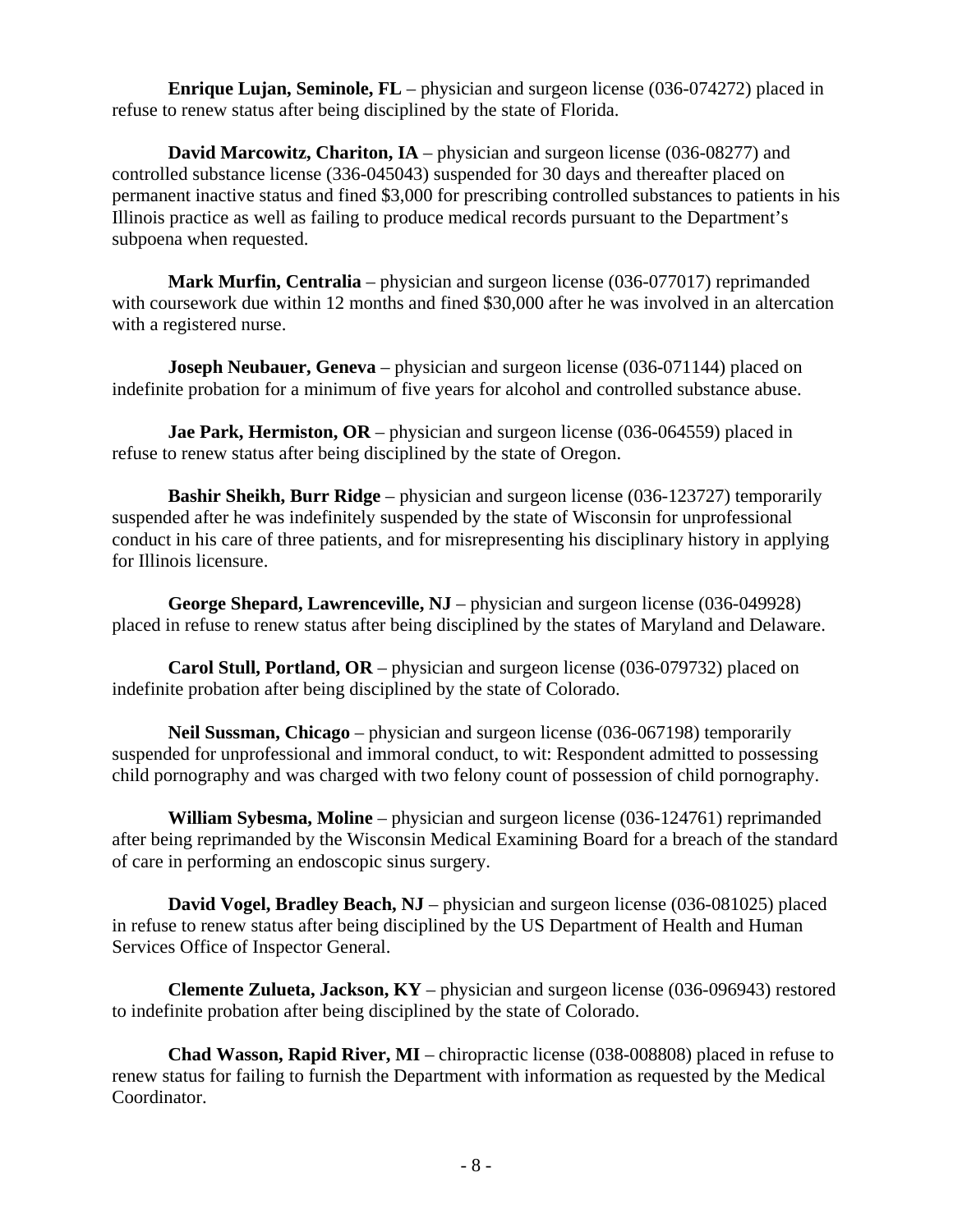**Bahir Khalil, Youngstown, OH** – (unlicensed) ordered to cease and desist the unlicensed practice of medicine and assessed a \$10,000 civil penalty.

#### **NURSING**

**Richard Barcum, Wood River** – registered nurse license (041-269199) indefinitely suspended for a minimum of three years after being disciplined by the Board of Nursing of the State of Missouri for physically and verbally abusing a patient.

**Debra Black, Joliet** – registered nurse license (041-385016) reprimanded and must complete continuing education hours for unprofessional conduct in failing to timely administer cardiopulmonary resuscitation on a resident at Fairview Care Center in Joliet, Illinois.

**Carmen Chy, Lincolnwood** – registered nurse license (041-205034) restored to probation effective retroactive to July 16, 2013 and to terminate on January 16, 2015.

**Jo Farmer, Broadlands** – registered nurse license (041-302554) placed on indefinite probation with work restrictions for a minimum of three years for failure to maintain proper patient records regarding a patient's refusal of medications at one facility and having a syringe found in her desk at a second facility.

**Maria Goetz, Fort Mitchell, KY** – registered nurse license (041app3341362) to be issued with reprimand after being disciplined by the state of Indiana.

**Randi Gray, Galesburg** – registered nurse license (041-387873) reinstated to indefinite probation with work restrictions for a minimum of three years.

**Wendy Hartmann, Baldwin** – registered nurse license (041-336199) suspended for being more than 30 days delinquent in the payment of child support.

**Timothy O'Neill, Alton** – registered nurse license (041-417321) issued and placed on indefinite probation for a minimum of three years for having been sentenced to a Felony, Aggravated Driving Under the Influence of Alcohol.

**Toni Ploense, Derby, KS** – registered nurse license (041-335712) suspended for being more than 30 days delinquent in the payment of child support.

**Rachel Shaper, Frankfort** – registered nurse license (041-374405) reprimanded after failed to report having been terminated from a facility for crossing professional boundaries with a patient.

**Elizabeth Benoit, Kankakee** – licensed practical nurse license (043-109763) automatically, indefinitely suspended for a minimum of 12 months for a violation of probation.

**Karina Dirks, Lincoln** – licensed practical nurse license (043-104032) indefinitely suspended for a minimum of one year as a result of the discipline of her Nevada Practical Nurse license for diversion of controlled substances.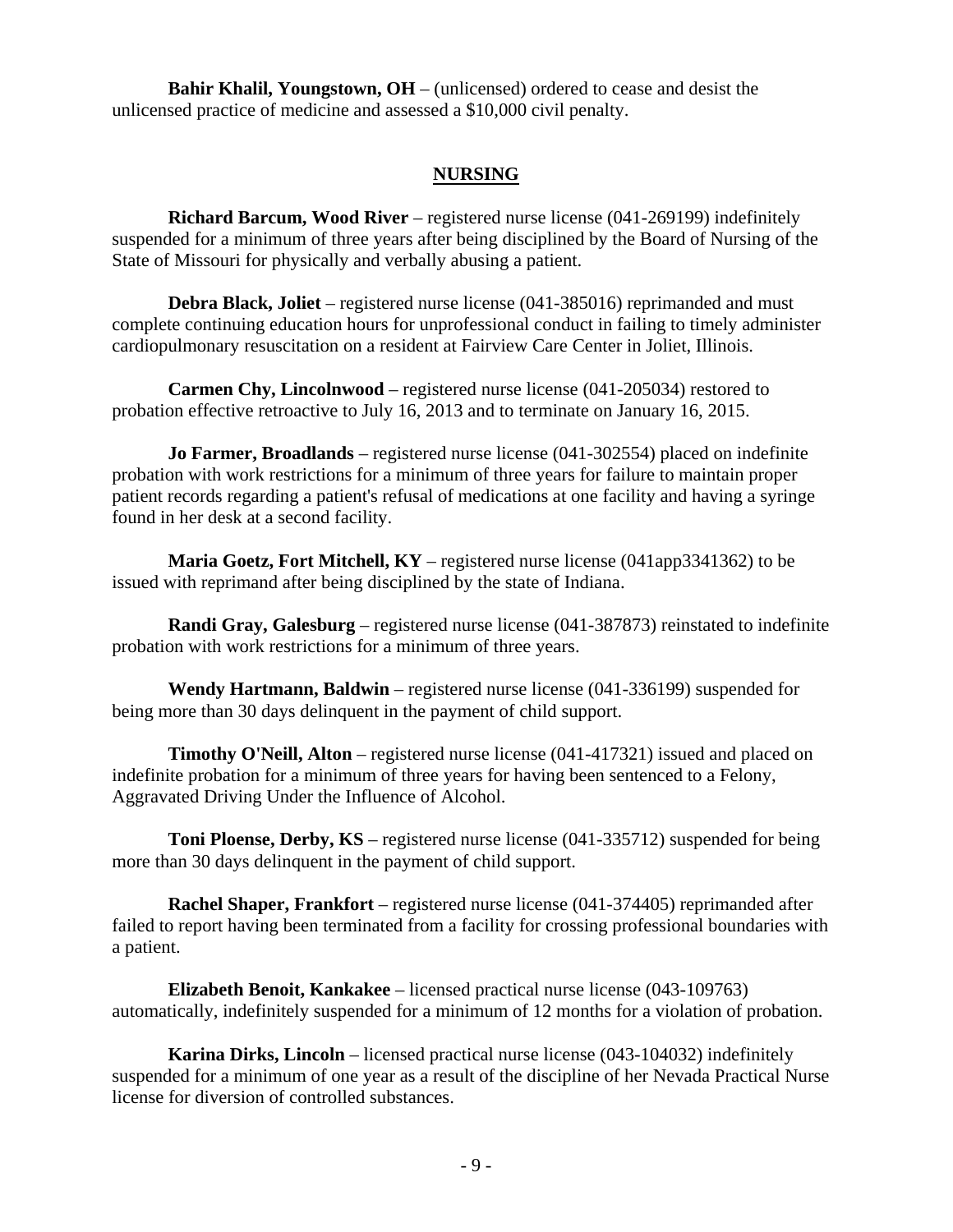**Carl Garris, Herrin** – licensed practical nurse license (043-113682) suspended for being more than 30 days delinquent in the payment of child support.

#### **NURSING HOME ADMINISTRATOR**

**Jacob Bakst, Chicago** – nursing home administrator license (044-003669) placed in refuse to renew status after a Department audit determined that Respondent did not complete the necessary continuing education hours required to maintain a Nursing Home Administrator license.

**Lisa Schiralli, Wheeling** – nursing home administrator license (044-006045) placed in refuse to renew status after an audit determined she did not complete the necessary continuing education hours required to maintain a nursing home administrator license.

#### **ORTHOTICS, PROSTHETICS AND PEDORTHICS**

**Anthony Schaefer, Chicago** – orthotist license (213-000152) suspended for being more than 30 days delinquent in the payment of child support.

# **PHARMACY**

**Manish Patel, Centralia** – pharmacy technician license (049-110133) revoked due to a court finding of guilty of Solicitation/Murder/For Hire, a felony.

**Sarah Watson, Bloomington** – pharmacy technician license (049-202406) placed in refuse to renew status after diverted controlled substances on or about December 19, 2012 while employed at St. Francis Medical Center, Peoria, Illinois.

**Sabrina Palumbos, Augusta, ME** – pharmacist license (051-293718) placed in refuse to renew status after being disciplined by the state of Maine Board of Pharmacy.

# **PHYSICAL THERAPY**

**Juan Razuk, Evanston** – physical therapy license (070-008887) placed in refuse to renew status for a minimum of two renewal cycles for deficiencies in maintaining adequate communications with a minor fourteen year old female patient throughout the course of physical therapy treatment.

# **PROFESSIONAL BOXING**

**Tyrone Spong, Parkland, FL** – full contact martial artist-kick boxer license (002- 1679360024) suspended for six months, effective retroactive to October 12, 2013 for testing positive for anabolic agents after a post-fight test.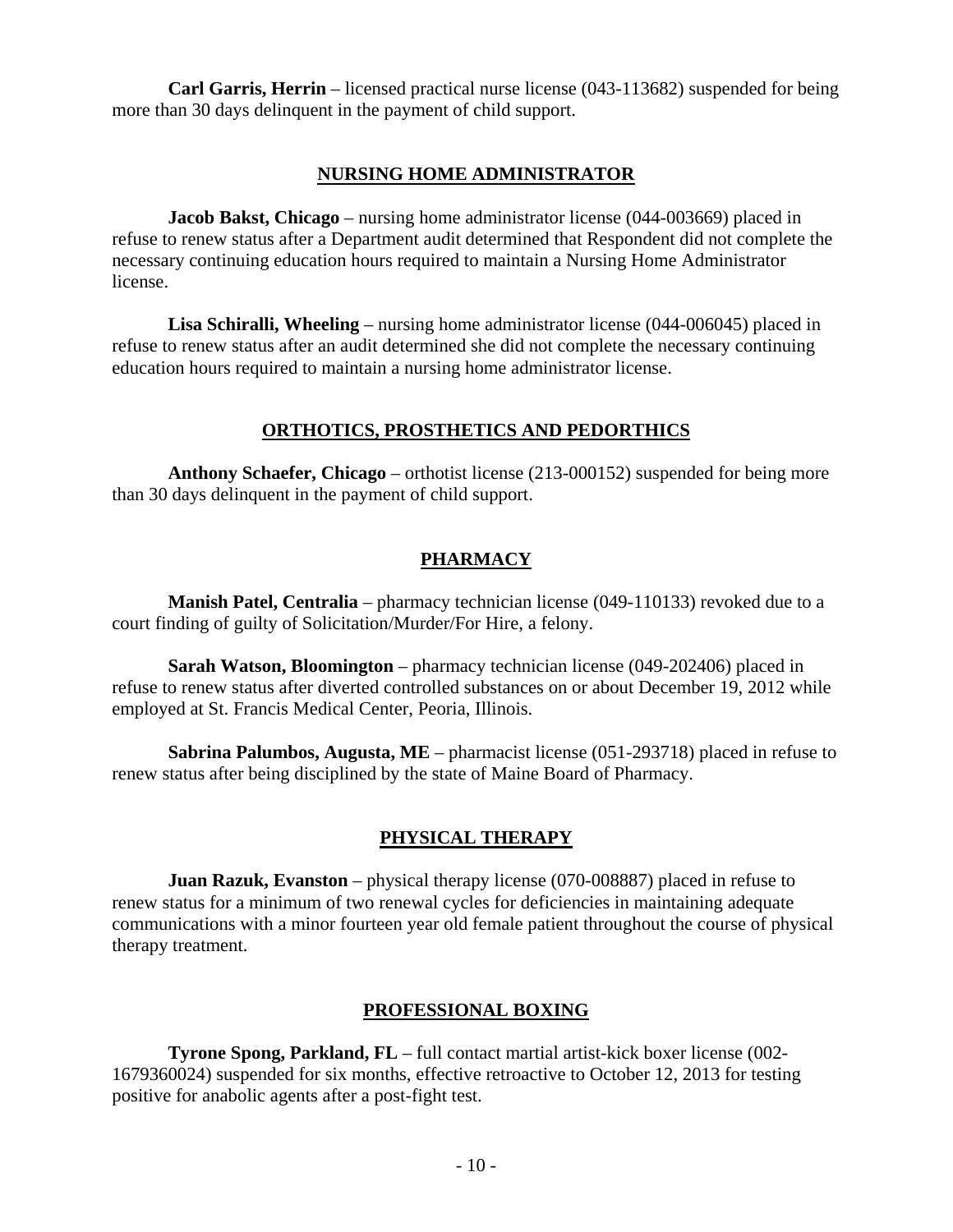#### **PROFESSIONAL COUNSELORS**

**Richard Mangold, Ottawa** – licensed clinical professional counselor license (180- 000936) reprimanded with conditions due within 90 days and fined \$550 after an audit determined that the necessary continuing education hours were not completed.

**Priscilla Ramanov, Chicago** – licensed clinical professional counselor license (180- 003807) reprimanded with conditions and fined \$275 after an audit determined that the necessary continuing education hours were not completed.

#### **PSYCHOLOGY**

**Paul Sather, Geneva** – clinical psychologist license (071-004739) suspended for 30 days, followed by indefinite probation for a minimum of three years based on his failure to maintain appropriate boundaries while treating patients.

#### **REAL ESTATE**

**Saul Azar, Chicago** – real estate broker license (475-059646) ordered to cease and desist unlicensed practice of real estate and shall not petition or apply for any other real estate license for a minimum of three years and fined \$10,000 and **Marsha Azar, Chicago** – (unlicensed) and **Illinois Realty and Management Co., Westridge, Chicago** – (unlicensed) ordered to cease and desist the unlicensed practice of real estate.

**Brian Colebrook, Chicago** – real estate broker license (475-155629) suspended for being more than 30 days delinquent in the payment of child support.

**Jason Press, Northbrook** – real estate broker license (475app3270597) to be issued and placed on probation for one year due to a felony conviction for bank fraud in 1999 and after being disciplined by the state of Florida.

 **Harmony Real Estate, Marengo** – real estate broker partnership license (479-000667) revoked for discrepancies with Harmony escrow account and failure to comply with Department standards on employment agreements and **Scott Feldkamp, Marengo** – (unlicensed) ordered to cease and desist unlicensed practice of real estate and assessed a \$25,000 civil penalty.

**Fred Barofsky, Oswego** – (unlicensed) ordered to cease and desist the unlicensed practice of real estate and assessed a \$500 civil penalty.

#### **ROOFING CONTRACTORS**

**Custom Roofers III Inc., Ohio** – roofing contractor license (104-004021) and **Scott Demer, Ohio -** roofing qualifying party designation (105-004873) both suspended for one year, nunc pro tunc to June 30, 2013 based on unprofessional conduct and failure to properly account for funds received.